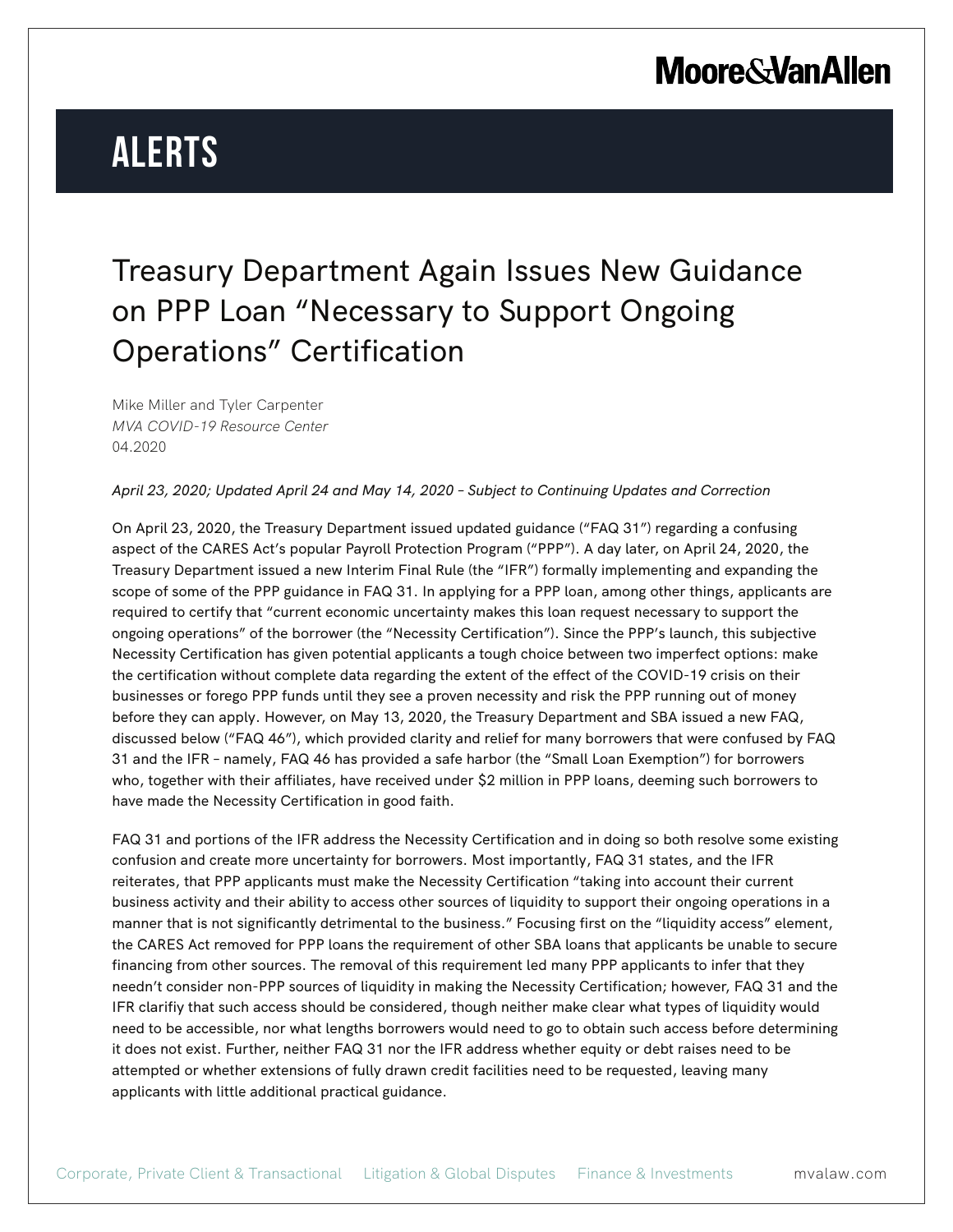#### **Treasury Department Again Issues New Guidance on PPP Loan "Necessary to Support Ongoing Operations" Certification**

In addition to the "liquidity access" element, the "current business activity" element focuses on activity as of the date the applicant makes the Necessity Certification. Although the "current business activity" element was a more intuitive element of the Necessity Certification prior to FAQ 31 and the IFR, the new guidance indicates that current business activity needs to be considered in concert with liquidity access and that such combination needn't maintain operations at pre-COVID-19 levels, but only at levels that are "not significantly detrimental to the business." It remains unclear whether "current business activity" can be deemed to refer to future periods for purposes of analyzing an applicant's ability to make the Necessity Certification (i.e., can applicants consider a significant forecasted business slowdown in late May in spite of stability in late April?).

To soften the impact of the tightening of the Necessity Certification discussed above, FAQ 31 and the IFR also provide relief for PPP borrowers which have already received funds based on previously available guidance. The safe harbor included in FAQ 31 and the IFR, which has been extended by subsequent guidance, allows borrowers that applied for PPP funds prior to the issuance of FAQ 31 to repay the PPP loan in full by May 18, 2020 – in such case, the SBA will deem the Necessity Certification to have been made in good faith, which tacitly suggests that the SBA will not bring action against borrowers repaying their PPP loans in accordance with the safe harbor. This safe harbor is a key element to FAQ 31 and the IFR for businesses that have already received PPP funds and are having difficulty determining whether they correctly made the Necessity Certification. The IFR explains that the safe harbor is "necessary and appropriate to ensure that borrowers promptly repay PPP loan funds… obtained based on a misunderstanding or misapplication of the required certification standard." Secretary Mnuchin referred to this safe harbor in an April 21 briefing previewing FAQ 31 and subsequently alerted the noncompliant, stating that "to the extent these companies didn't understand this and they repay loans, that will be OK, and if not there will be potentially other consequences." Clearly, the Treasury Department is pushing for quick repayment based on the updated guidance in FAQ 31 and the IFR.

The Necessity Certification impacts eligibility, not forgivability (about which Moore & Van Allen published further commentary). While PPP funds that are deemed unforgivable would require borrowers to repay such funds with 1.00% interest, borrowers who are deemed to have not made the Necessity Certification in good faith will be deemed ineligible to have received the PPP loan in the first place, which carries much more severe consequences. If a borrower takes a PPP loan, does not repay it in full by May 18, 2020 and it is determined that the Necessity Certification was not made in good faith, the borrower could be subject, among other things, to liability under the False Claims Act, which could result in treble (3x) damages applied to the amount of the PPP loan itself or even criminal penalties. However, in addition to the Small Loan Exemption, FAQ 46 also provided clarity on the enforcement actions that the SBA plans to take with respect to borrowers who, together with their affiliates, receive \$2 million or more in PPP loans. Specifically, if the SBA determines that such a borrower did not have adequate basis for making the Necessity Certification, it will request that such borrower repay the outstanding balance of the loan; if the borrower complies, the SBA will not pursue administrative enforcement action against such borrower. This review policy is not binding on the Department of Justice and other enforcement regimes, nor does it extend to any defect with a PPP application other than with respect to the Necessity Certification (e.g., the application of affiliation rules). However, given updated guidance, issued in an FAQ on April 29<sup>th</sup> ("FAQ 39") and later codified in an interim final rule, indicating that the SBA "will review all loans in excess of \$2 million, in addition to other loans as appropriate, following the lender's submission of the borrower's loan forgiveness application," FAQ 46 should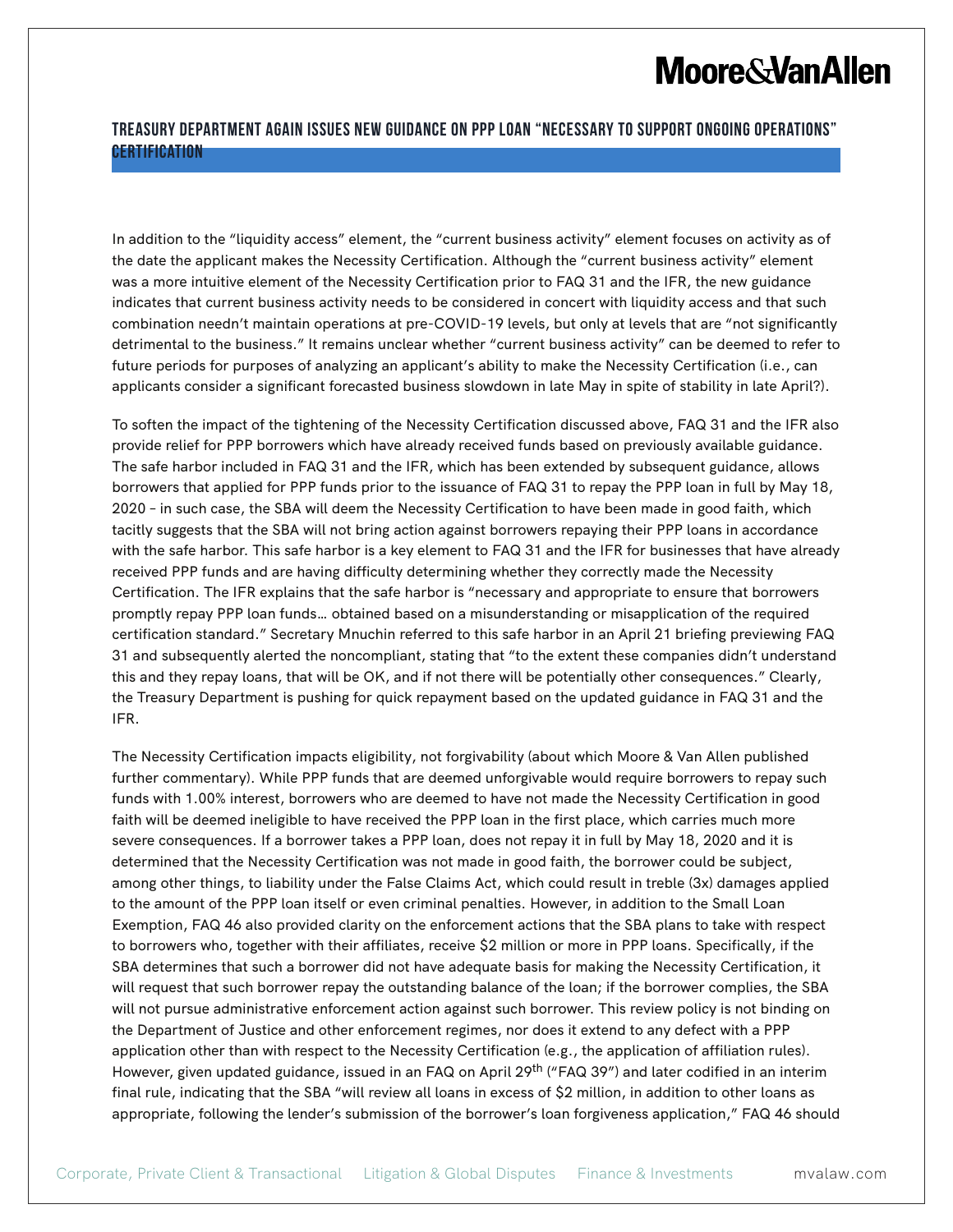#### **Treasury Department Again Issues New Guidance on PPP Loan "Necessary to Support Ongoing Operations" Certification**

give borrowers of \$2 million or more greater comfort that, in spite of the compulsory SBA audits in connection with their forgiveness applications, treble damages or criminal charges related to a defective Necessity Certification are remote.

In examining the types of companies that have received media attention for their PPP participation and the example scenario involving a public company contained in FAQ 31, we initially suspected that FAQ 31 was aimed principally at public companies with access to public debt and equity markets. However, by specifically referencing private equity portfolio companies (and providing an unambiguous declaration that private equity and hedge funds themselves are ineligible for PPP participation), the IFR makes clear that it is not only public company PPP borrowers that should reexamine their Necessity Certification, but private companies and investors, as well. Specifically, PPP borrowers that have availability in (or the ability to upsize) their existing credit facilities, equity investors with deep pockets or operations that have not yet seen a significant impact due to COVID-19 should be weary of FAQ 31's and the IFR's potential reach. Although we do not anticipate the SBA requiring the circulation of private placement memoranda and conducting of road shows for capital raises before a Necessity Certification can be made in good faith, the Treasury Department is clearly sending a message to PPP applicants (and current PPP borrowers) that they should think twice before applying for or keeping PPP funds. Once the dust has settled on the COVID-19 crisis, the federal government will have ample support under FAQ 31 and the IFR for alleging borrowers in close cases did not make the Necessity Certification in good faith.

For PPP applicants and borrowers that find themselves in a quandary as to whether they can make (or did make) the Necessity Certification in good faith, consider Shake Shack (NYSE: SHAK). FAQ 31 can be labeled the "Shake Shack Rule" as it almost directly tracks the high profile actions of Shake Shack Inc.: Shake Shack received negative press coverage regarding taking a \$10 million PPP loan as a large public company, which caused it to revisit whether it had other non-PPP sources of liquidity available to it. Once Shake Shack was able to raise non-PPP capital to ensure its long-term stability, it returned the loan in its entirety and is now back in both the media's and the government's good graces.

The favorable responses that Shake Shack's actions have garnered (including praise in a tweet from Secretary Mnuchin) are an example of how PPP borrowers can use the repayment of PPP loans under the FAQ 31 and IFR "safe harbor" as not only a way to avoid False Claims Act liability, but as a marketable show of solidarity with small business that may need PPP funds more. Shortly after FAQ 31's publication, larger public PPP borrowers such as Ruth's Hospitality Group, Inc. (the owner of the Ruth's Chris Steak House chain, NASDAQ: RUTH) and investment firm Manning and Napier Inc. (NYSE: MN) publicly announced their intent to repay their PPP loans under the aforementioned safe harbor, albeit amid prior public outcry.

Moore & Van Allen's attorneys remain actively engaged in counseling businesses and individuals through the COVID-19 crisis, including through tracking updated guidance like FAQ 46 and providing timely analysis and strategic advice. The Moore & Van Allen COVID-19 Resource Center, containing all Moore & Van Allen guidance and commentary related to the COVID-19 crisis, can be accessed by visiting covid19resourcecenter. \_\_\_\_\_\_\_\_\_\_\_\_\_\_ Contact:

Mike Miller